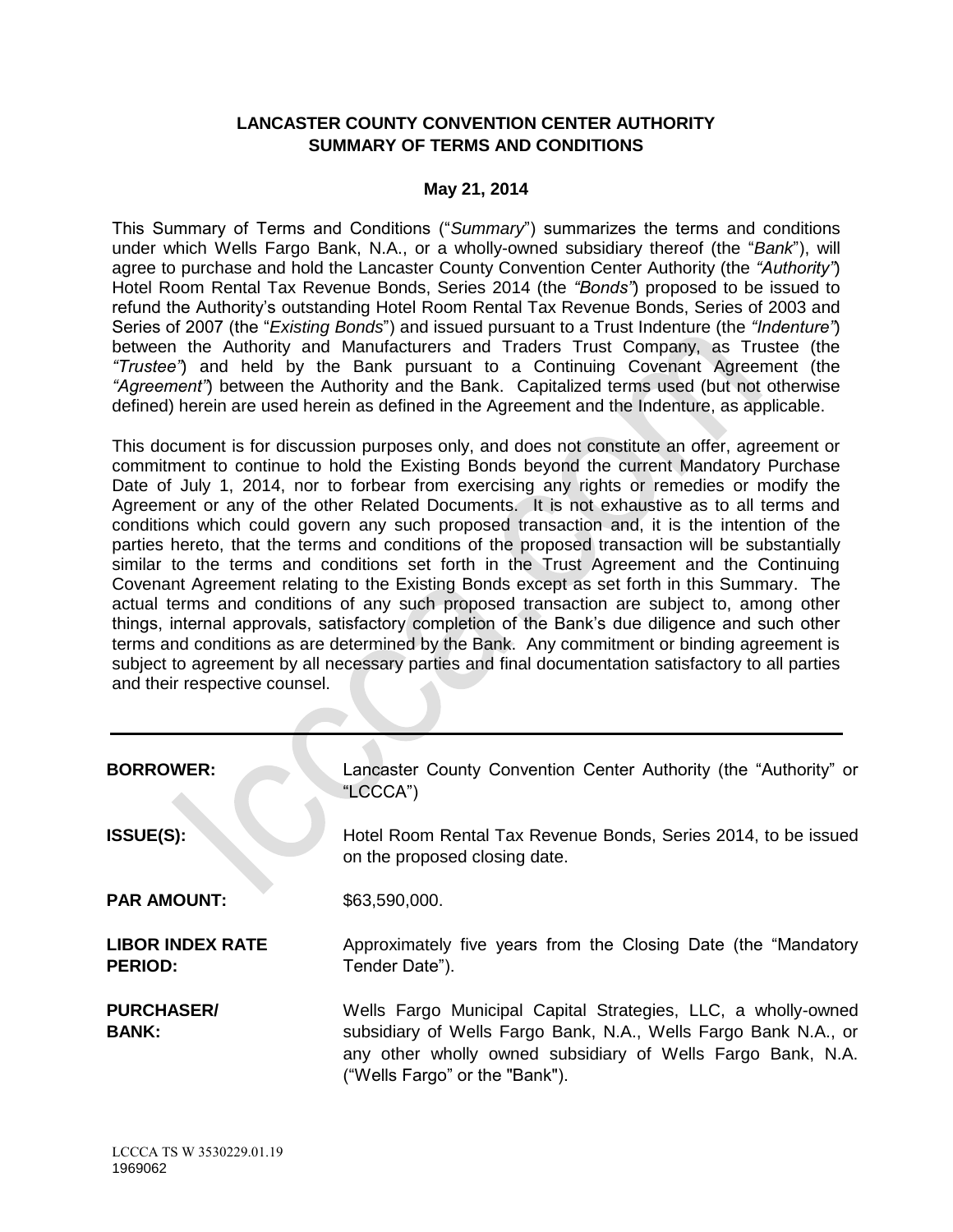- **TAX TREATMENT:** Interest on the Bonds shall be excludable from gross income for federal income tax purposes. The Authority shall take all steps necessary to maintain such tax exempt status for the Bonds. The Bank shall be provided an opinion of tax counsel satisfactory to the Bank which concludes that interest on the Bonds is excludable from gross income for federal income tax purposes
- **SECURITY:** The Bonds constitute limited obligations of the Authority and are secured by and payable from the Trust Estate including, without limitation, Hotel Tax Revenues.
- **GUARANTY:** The County of Lancaster (the "County") will provide a Guaranty to the Trustee on behalf of all bondholders which shall guaranty in full the following payment obligations of the Authority: the timely payment of the principal of, redemption price of and interest on the Bonds to the maturity of the Bonds. In furtherance of the foregoing, and for the avoidance of doubt, the Guaranty will guaranty mandatory sinking fund redemptions and optional redemptions directed by the Authority but not mandatory redemptions required by the Bank following the Mandatory Tender Date. The Guaranty will remain in effect until the maturity date of the Bonds.

# **TRUST INDENTURE AMENDMENTS AND COVENANTS:**

- (1) To the extent there are sufficient funds available, the Trustee may first use funds on hand in the Debt Service Reserve Fund to pay the principal of, redemption of and interest on the Bonds prior to the Guaranty being drawn upon. The County shall replenish any withdrawal from the Debt Service Reserve Fund for purposes of servicing Debt Service within six months of the related withdrawal. If there are not sufficient funds in the Debt Service Reserve Fund to pay the principal of, redemption of and interest on the Bonds, such amounts will be due and payable from County funds pursuant to the Guaranty. Any County payments made under its Guaranty obligation may be reimbursed from Hotel Tax Revenues provided the minimum fund balance requirements in the Indenture are satisfied.
- (2) The monthly set aside of Hotel Tax Revenues of 1/12 of the principal amount of the Bonds to next become due shall be revised such that set aside payments will be equal to 1/12 of the principal amount of the Bonds to next become due and shall be fully funded by the last day of the month which is two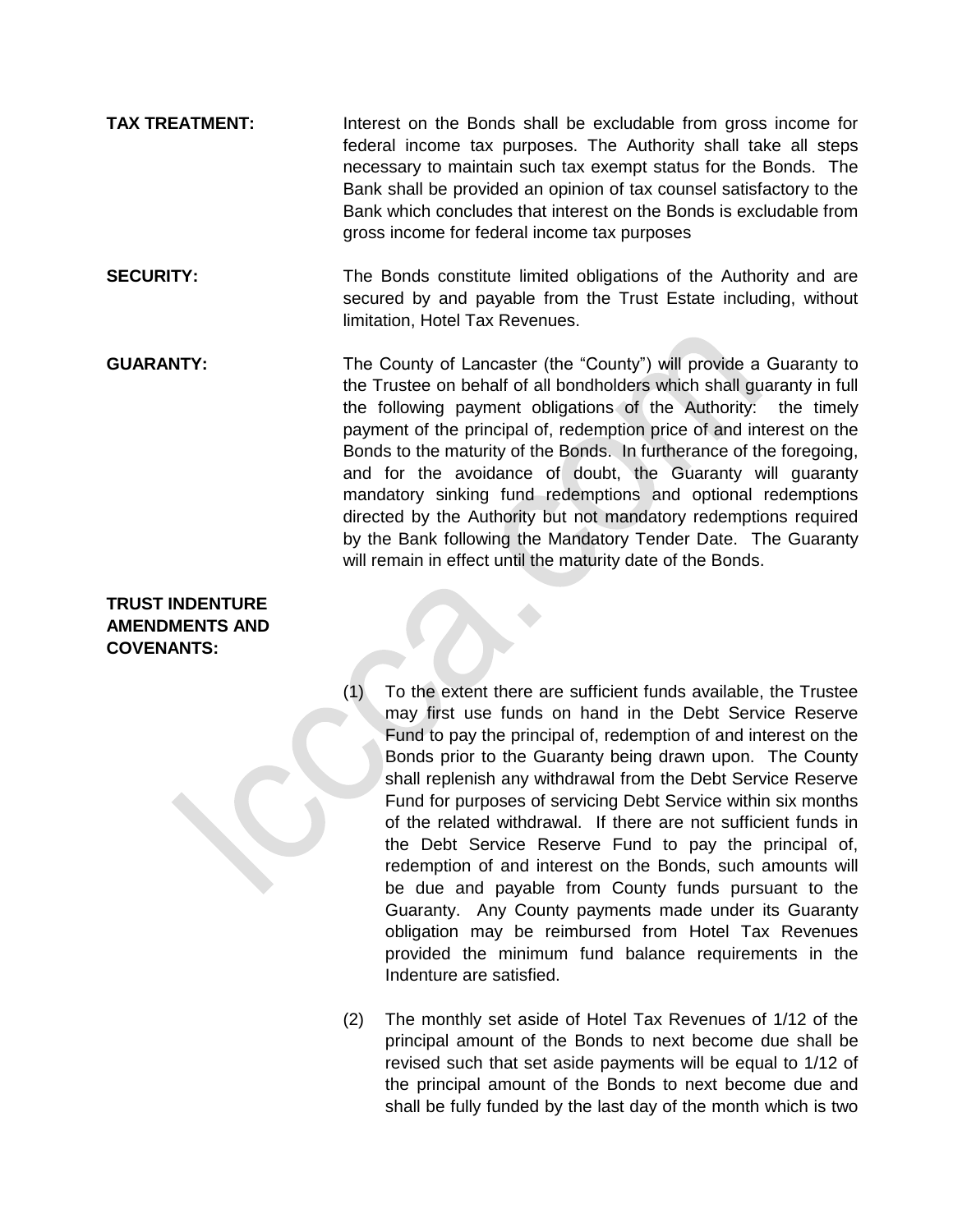months prior to the month during which principal is due. For example, the Authority shall begin to set aside funds for the December 1, 2015 principal payment in November, 2014 in order to meet a fully funded set aside requirement on October 31, 2015 (e.g., October 31 funding requirement for a December 1 principal payment date). Upon the Closing Date, the Trustee shall adjust set asides for the December 1, 2014 principal payment accordingly to meet a fully funded set aside requirement on October 31, 2014.

- (3) On the last day of each calendar month, the Authority shall set aside Hotel Tax Revenues in the amount necessary to pay interest on the first day of the second month succeeding such calendar month (e.g.: October 31 funding requirement for a December 1 interest payment date). The interest amount to be so set aside at the end of each calendar month shall be calculated as the sum of the current interest rate borne by the Bonds plus 1.0%.
- (4) During the Index Rate Period, amounts in the Rate Stabilization Fund shall be applied solely to satisfy any deficiency in amounts available to pay regularly scheduled swap payments. The Trustee shall be required to provide notice to the Bank, the Authority and the County if the balance of the Rate Stabilization Fund is less than \$400,000.
- (5) The Authority shall maintain the required balances in each of the funds held under the Indenture as currently provided therein. To the extent all requirements under the Indenture are met, the Authority has the latitude to disperse funds in the Indenture as it sees fit, including making payments to the Pennsylvania Dutch Convention and Visitors Bureau (the "PDCVB") once the balance in the Indenture achieves mutually agreed upon levels.

**INDEX RATE:** The Bonds shall initially bear interest to the Mandatory Tender Date at a per annum rate of interest equal to the sum of (i) the Index and (ii) the Applicable Spread, subject to adjustment as provided below.

> • Index – SIFMA or 70% of LIBOR, as selected by the Authority on or prior to the closing date

> • Applicable Spread – initially 75 basis points subject to adjustment as described below.

> The Bonds shall bear interest at the Index Rate during the Index Rate Period provided no Event of Default has occurred and is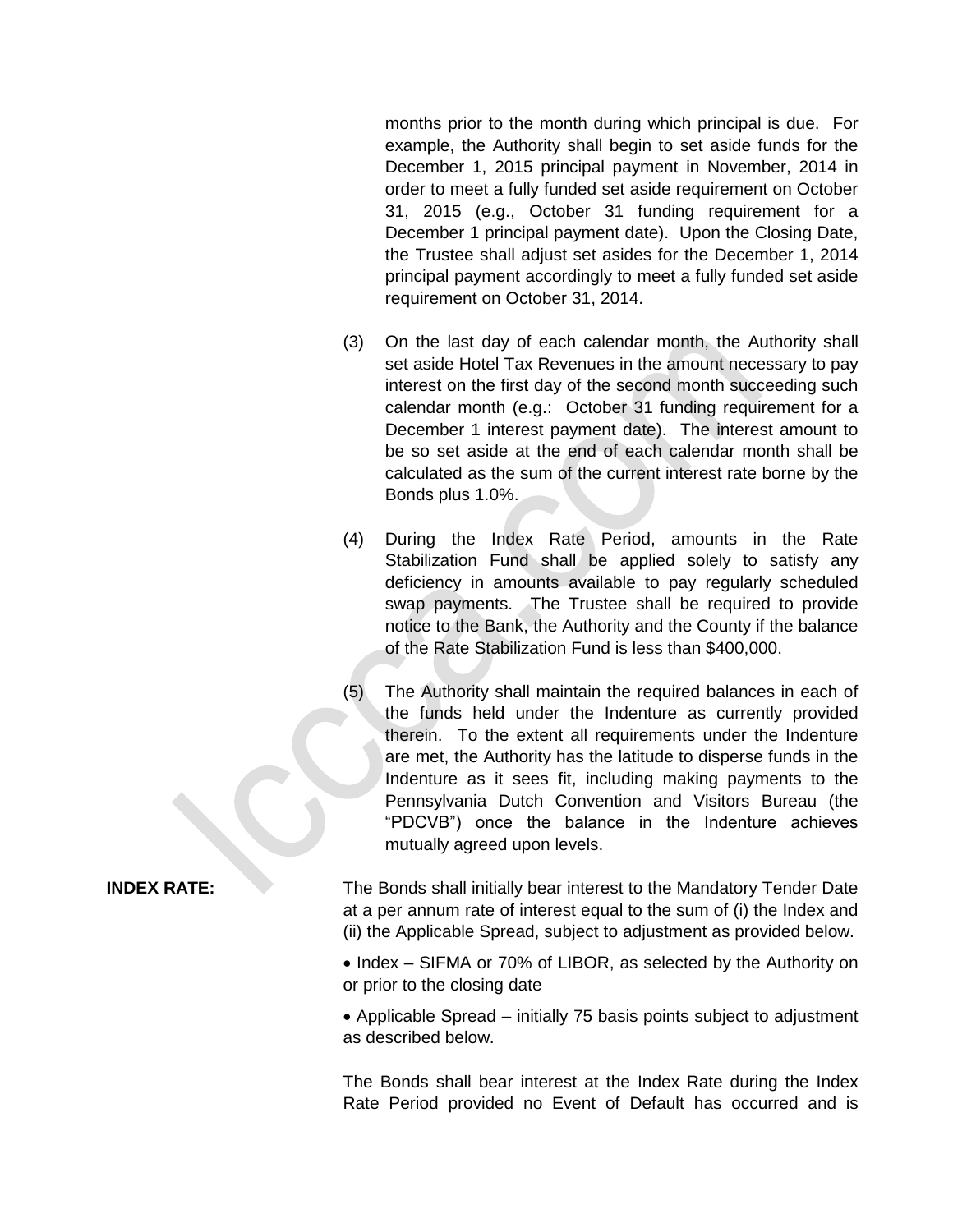continuing.

| <b>MANDATORY</b><br><b>TENDER:</b>                | The Bonds shall be subject to mandatory tender for purchase at par<br>plus accrued interest on the Mandatory Tender Date or the date<br>which is five (5) business days following the receipt by the Authority<br>and the Trustee from the Bank that an Event of Default has<br>occurred under the CCA and directing a mandatory tender for<br>purchase by the Authority pursuant to the Indenture. |                                                                                                                                                                                                                                                                                                                                                                                                                                                                                                                              |                   |  |
|---------------------------------------------------|-----------------------------------------------------------------------------------------------------------------------------------------------------------------------------------------------------------------------------------------------------------------------------------------------------------------------------------------------------------------------------------------------------|------------------------------------------------------------------------------------------------------------------------------------------------------------------------------------------------------------------------------------------------------------------------------------------------------------------------------------------------------------------------------------------------------------------------------------------------------------------------------------------------------------------------------|-------------------|--|
|                                                   | payable upon demand.                                                                                                                                                                                                                                                                                                                                                                                | On the Mandatory Tender Date, the Authority may cause the Bonds<br>to be remarketed to the Bank or new investors at any of the interest<br>rate options provided in the Indenture. In the event the purchase<br>price of the Bonds is not paid to the Bank on the Mandatory Tender<br>Date, the Bonds will bear interest at the Default Rate and be                                                                                                                                                                          |                   |  |
| <b>OPTIONAL REDEMPTION/</b><br><b>CONVERSION:</b> |                                                                                                                                                                                                                                                                                                                                                                                                     | At the option of the Authority, the Bonds may be optionally<br>redeemed or converted to another interest rate mode to be<br>effective on any LIBOR reset date prior to the Mandatory Tender<br>Date upon 60 days prior written notice to the Bank and compliance<br>with the applicable provisions of the Related Documents; provided<br>that voluntary redemptions or conversions of Bonds made on a<br>date other than an a LIBOR reset date shall be subject to the<br>payment of customary LIBOR breakage costs, if any. |                   |  |
| <b>BASE RATE:</b>                                 | The greatest of                                                                                                                                                                                                                                                                                                                                                                                     |                                                                                                                                                                                                                                                                                                                                                                                                                                                                                                                              |                   |  |
|                                                   | (i)<br>(ii)<br>(iii)<br>7%                                                                                                                                                                                                                                                                                                                                                                          | the Bank's Prime Rate plus 1.0%,<br>the Federal Funds Rate plus 2.0%; or                                                                                                                                                                                                                                                                                                                                                                                                                                                     |                   |  |
| <b>DEFAULT RATE:</b>                              | Base Rate plus 3.00%                                                                                                                                                                                                                                                                                                                                                                                |                                                                                                                                                                                                                                                                                                                                                                                                                                                                                                                              |                   |  |
| <b>DOWNGRADE</b><br><b>PRICING:</b>               | The Applicable Spread is subject to the maintenance of the current<br>ratings assigned to the long term, unenhanced general obligation<br>debt of the County ("Parity Debt"). The Applicable Spread will be<br>increased upon each downgrade of any Parity Debt below a rating of<br>A2 by the corresponding additional basis points reflected below                                                |                                                                                                                                                                                                                                                                                                                                                                                                                                                                                                                              |                   |  |
|                                                   | Level                                                                                                                                                                                                                                                                                                                                                                                               | Credit<br>Rating<br>(Moody's)                                                                                                                                                                                                                                                                                                                                                                                                                                                                                                | Applicable Spread |  |
|                                                   | Level 1                                                                                                                                                                                                                                                                                                                                                                                             | A2 or above                                                                                                                                                                                                                                                                                                                                                                                                                                                                                                                  | 75 bps            |  |

Level 2 A3 100 bps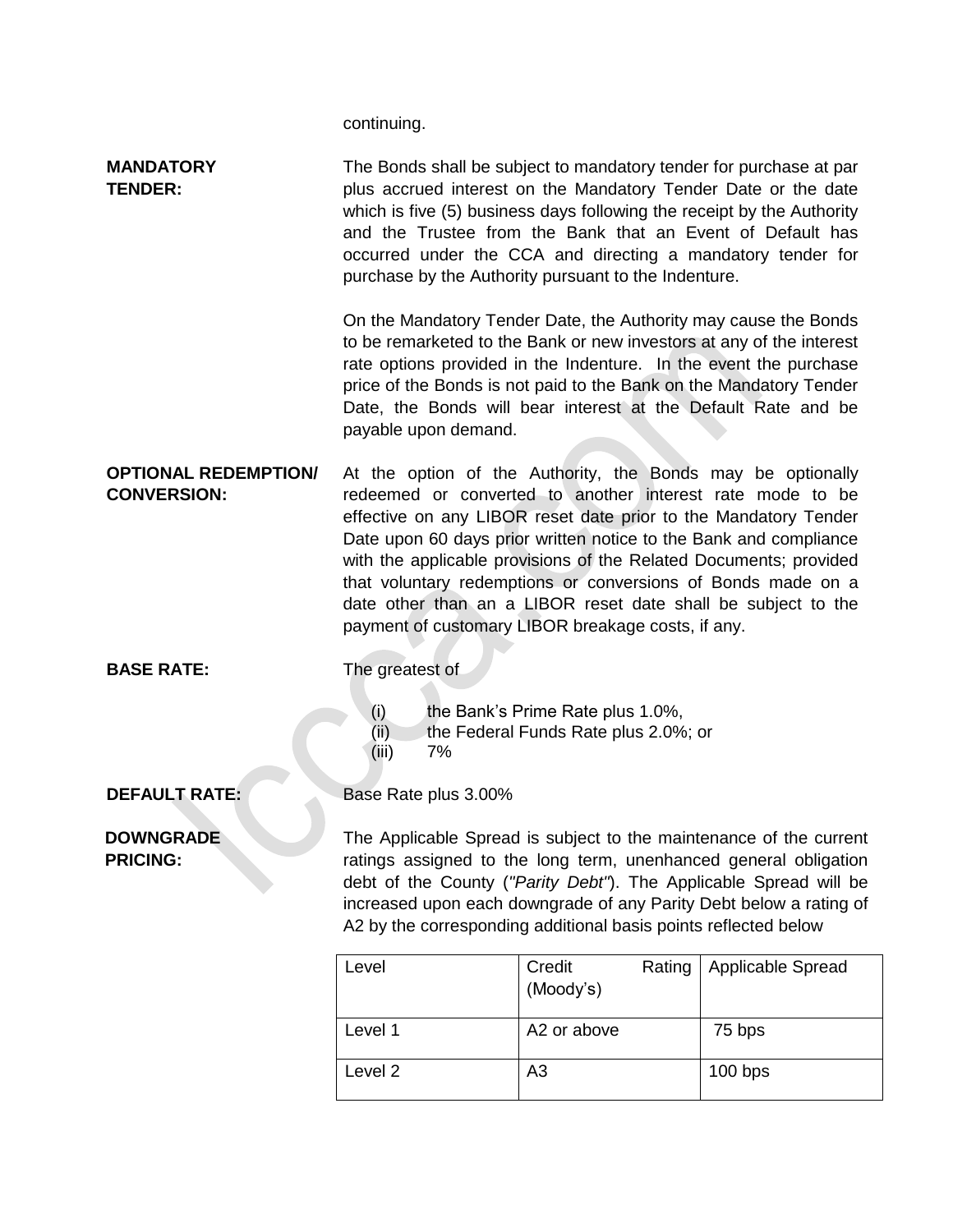| Level 3 | Baa1 | $135$ bps |
|---------|------|-----------|
| Level 4 | Baa2 | $185$ bps |

References above are to rating categories as presently determined by the rating agencies, and in the event of the adoption of any new or changed rating system or a "global" rating scale by any such rating agency, the ratings categories shall be adjusted accordingly to a new rating which most closely approximates the ratings currently in effect.

**OTHER AMENDMENTS:** Bank requires the Authority to submit an annual budget within 30 days of the beginning of each fiscal year but does not require approval of the annual budgets.

**REMEDIES UPON AN EVENT OF DEFAULT:** Upon the occurrence and during the continuance of an Event of Default, the Bank may declare the Bonds and all other amounts owed under the Related Documents to be due and payable immediately, exercise right of set off, exercise any other rights or remedies available at law or under contract. Interest shall accrue daily on such amounts at the Default Rate and be payable on demand. Notwithstanding the foregoing, in the event that an Event of Default is subsequently cured or waived in writing by the Bank, then such Event of Default shall cease to exist and the aforementioned remedies will not be available to the Bank.

**FEES AND EXPENSES:** The Borrower shall promptly reimburse the Bank for all costs and expenses incurred by the Bank arising from or relating to the Agreement, including but not limited to counsel fees and expenses. Counsel fees and expenses are estimated to be \$50,000; provided that if documentation is in substantially final form prior to June 30, 2014, such fees and expenses will be capped at \$15,000.

**INCREASED COSTS AND CAPITAL ADEQUACY TAXES:** Customary for facilities of this type, including, without limitation, provisions concerning increased costs, taxes, changes in capital adequacy, capital requirements and other requirements of law (provided that (a) Dodd-Frank Wall Street Reform and Consumer Protection Act and all requests, rules, guidelines, requirements and directives thereunder, issued in connection therewith or in implementation thereof, and (b) all requests, rules, guidelines, requirements and directives promulgated by the Bank for International Settlements, the Basel Committee on Banking Supervision (or any successor or similar authority) or the United States or foreign regulatory authorities, in each case pursuant to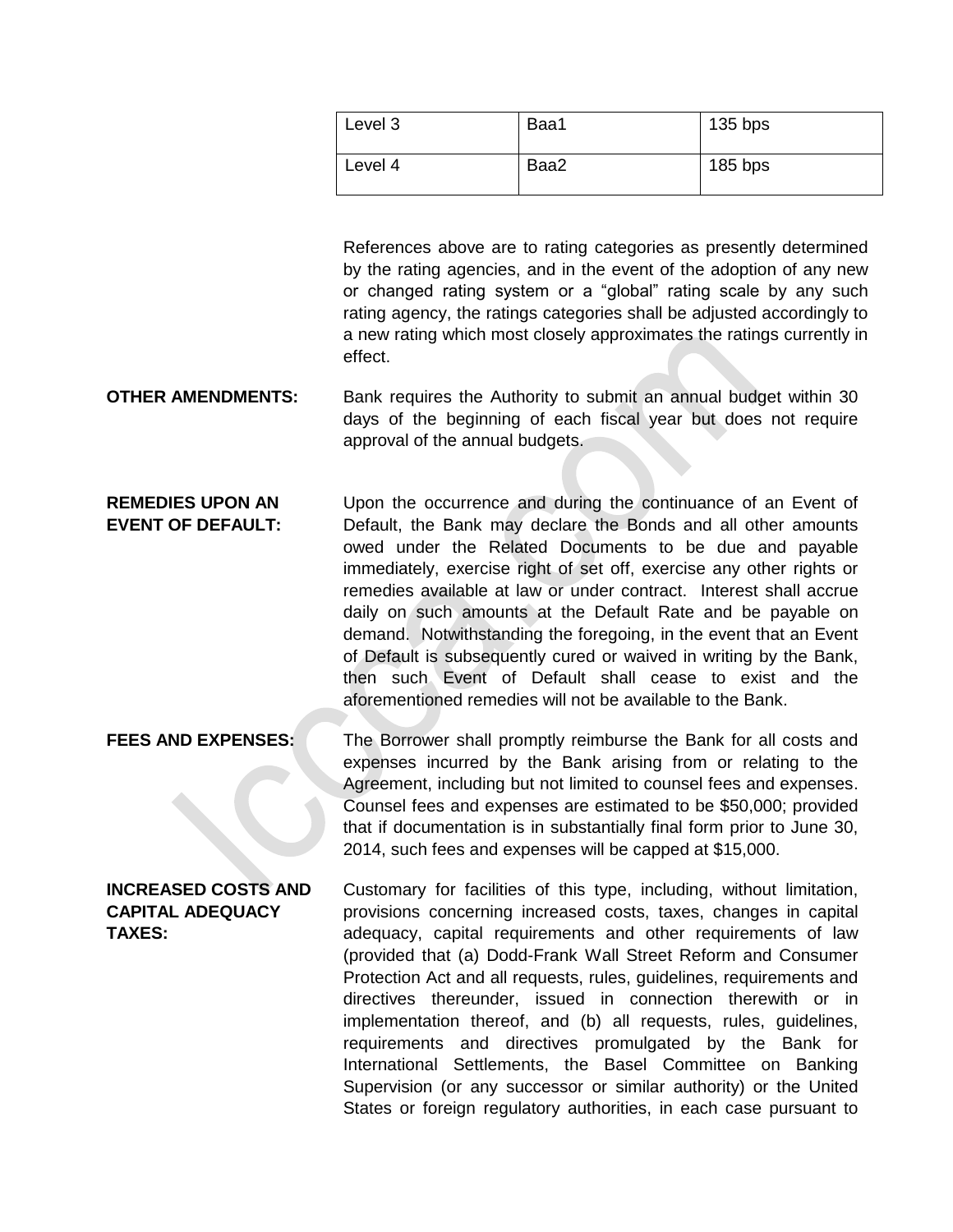Basel III, shall in each case be deemed to be a change in requirement of law, regardless of the date enacted, adopted, issued or implemented) or their interpretation, illegality, unavailability, and reserves without proration or offset and payments free and clear of withholding or other taxes.

**MARGIN RATE FACTOR:** The Index Rate will be subject to adjustment by a Margin Rate Factor. The Margin Rate Factor means the greater of (i) 1.0, and (ii) the product of (a) one minus the Maximum Federal Corporate Tax Rate multiplied by (b) 1.53846. The effective date of any change in the Margin Rate Factor shall be the effective date of the decrease or increase (as applicable) in the Maximum Federal Corporate tax Rate resulting in the such change.

**TAXABILITY:** In the event a determination of taxability shall occur, in addition to the amounts required to be paid with respect to the Bonds under the Indenture, the Authority shall be obligated to pay to the Bank an amount equal to the positive difference, if any, between the amount of interest that would have been paid during the period of taxability if the Bonds had borne interest at the Taxable Rate (i.e., the product of the Index Rate and 1.53846) and the interest actually paid to the Bank as the owner of the Bonds.

### **CONDITIONS PRECEDENT TO CLOSING:** The Amendment shall close and become effective on the closing date (the *"Closing Date"*) subject to the satisfaction of waiver of the following conditions among others: (i) the execution and delivery of the Amendment by the Borrower and the Bank, (ii) the execution and delivery of a supplement to the Indenture by the Authority and the Trustee, (iii) the execution and delivery of the Guaranty by the County, (iv) delivery of an enforceability opinion of counsel to the Authority with respect to the Continuing Covenant Agreement, as amended by the Amendment and the supplement to the Indenture, (v) delivery of an enforceability opinion of counsel to the County with respect to the Guaranty, (vi) delivery of a no adverse effect opinion and en enforceability opinion with respect to the amendment to the Indenture by bond counsel and (vii) satisfaction of the other conditions to effectiveness of the Amendment described below.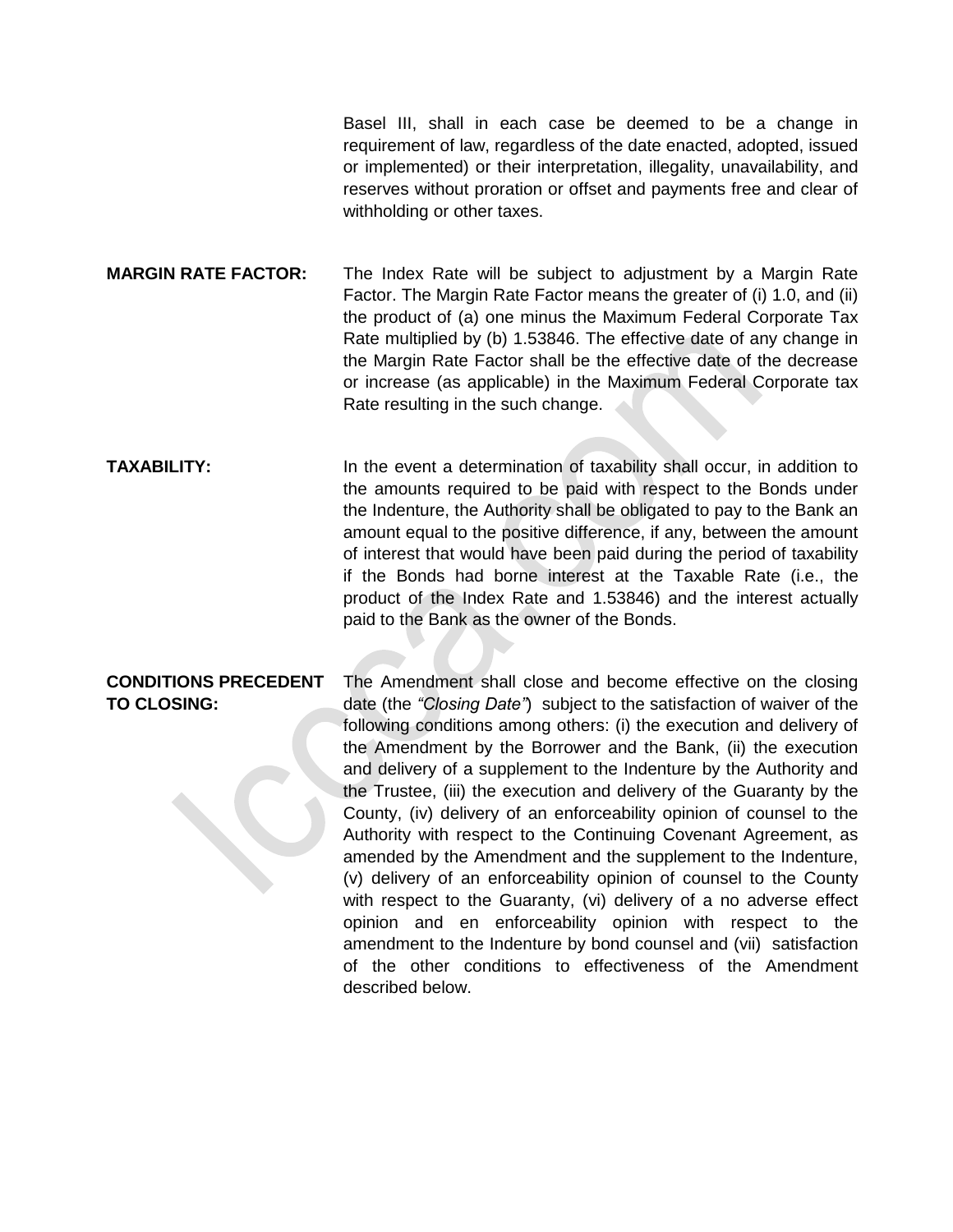**ADDITIONAL CONDITIONS PRECEDENT TO CLOSING:**

- The Indenture will establish authorized denominations of the Bonds at \$250,000 and any integral multiples of \$5,000 in excess thereof; provided that so long as the Bonds bear interest at an Index Rate, each Bond shall be issued in definitive, certificated form registered in the name of the holder thereof unless otherwise directed by such holder; restrict transfer of the Bonds to qualified institutional buyers that are commercial banks with capital and surplus of not less than \$5 billion and the Bonds shall contain shall contain a legend referencing such transfer restriction, and the bonds shall not be rated.
- Signed agreement or contract between the PA Dutch Convention & Visitor Bureau and the Lancaster County Convention Center Authority which directs 100% of the current 3.9% Hotel Room Rental Tax to the Borrower for the next five years.
- Completion and execution of documentation evidencing the foregoing, which documentation would include terms and conditions required by the Bank in its reasonable discretion, including, but not limited to, a release by the County and the LCCCA of the Bank and its affiliates, agents, etc.
- Other than Events of Default under the Liquidity Covenant and Debt Service Covenants (the *"Existing Defaults"*) for which we have provided written notices of default to you, no Default or Event of Default shall have occurred and be continuing and nothing shall have occurred (and the Bank shall not have become aware of any facts or conditions not previously known) which the Bank shall determine has had or could reasonably be expected to have, a material adverse effect.
- Any financial reporting deliverables
- Approval under the Local Government Unit Debt Act.

**ENTIRE AGREEMENT:** Amendment shall be limited as specified therein and, except as expressly set forth therein, shall not constitute a modification, acceptance or waiver of any other provision of the Agreement or any Related Document or operate as an amendment or waiver of any right, power or remedy of the Bank under the Agreement or any Related Document. Existing Default to be waived as of the Closing Date.

# **EXPIRATION OF TERMS AND COMMITMENT:**

Consideration of the proposed financing based on the terms and conditions set forth in this term sheet shall automatically expire